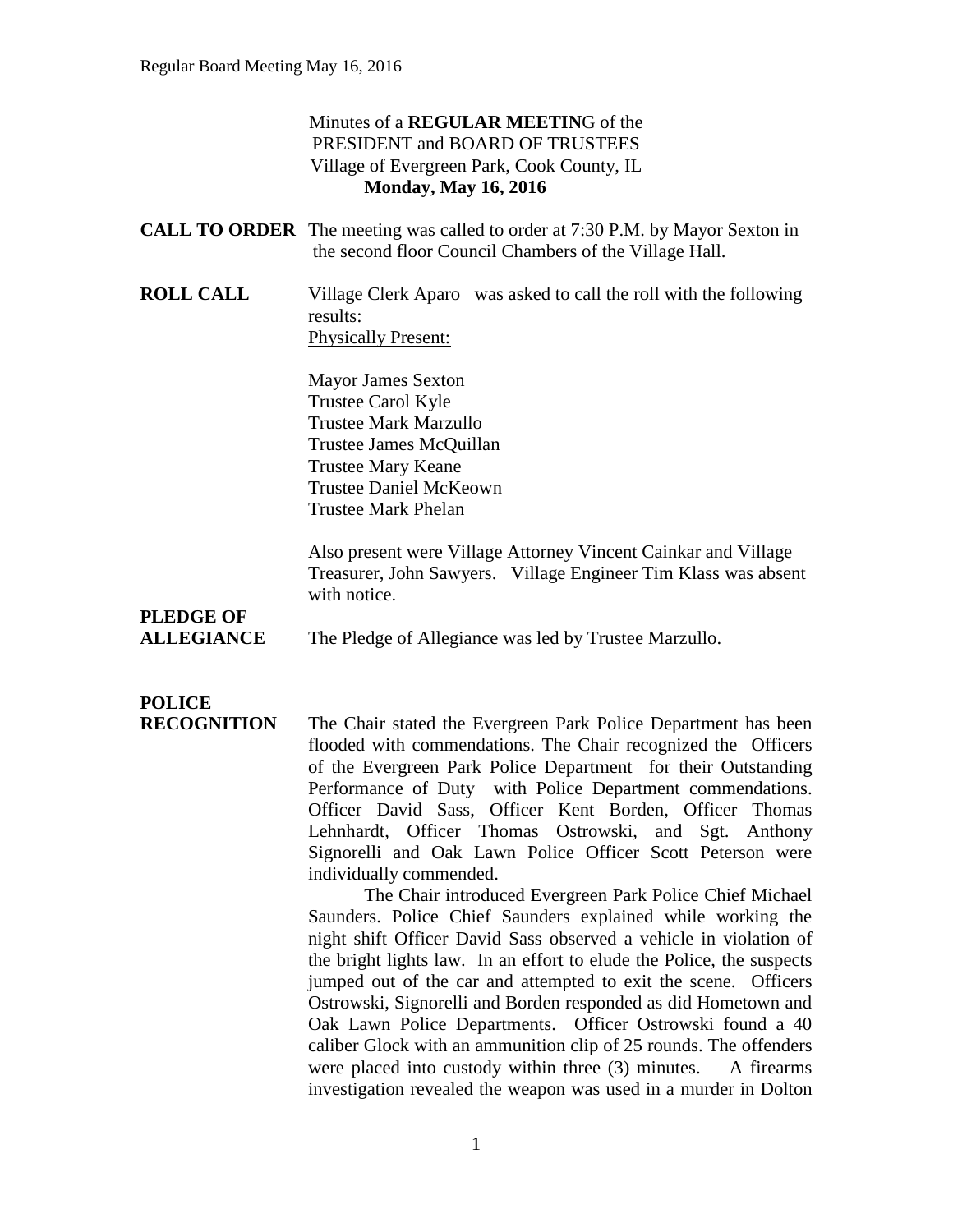a week ago and also used in a number of other shootings in the City of Chicago.

Chief Saunders stated murder statistics have increased in the City of Chicago. National recent events have turned public opinion against the majority of Police Departments. He thanked the Mayor and the Board and the residents and businesses of Evergreen Park for their continued support of the Evergreen Park Police Department.

Trustee Keane noted all the family members in the audience tonight and thanked them, too.

The Chair stated there have been numerous commendations for the Police Department. He cited their assistance to residents during a recent fire at the  $99<sup>th</sup>$  Street Condos; the apprehension of a robbery suspect from the 7-11 store and a traffic violation stop by Officer Roy Brenza which revealed a stolen vehicle.

The Chair thanked all the members of the Police and Fire Departments for bravery and unwavering dedication to the people of Evergreen Park. The Board and the audience gave them an appreciative round of applause. The Chair dismissed the Officers and families in attendance from the rest of the meeting.

# **OPEN PUBLIC**

**FORUM** The Chair made the following announcements:

- 1. Thanks to all for a great turn-out in the recent Memories to Go Event.
- 2. Congratulations to Mr. James Finn on his Mt. Carmel Man of the Year Award.
- 3. Special Birthday wishes to Mr. Dick Caparelli in celebration of his  $99<sup>th</sup>$  birthday.
- 4. Meijer's has again partnered with the Village Food Pantry for "Simply Give Campaign" which runs May 8 through June 9, 2016. Mary Ann Diehl, OCS Director explained Meijer will double match the \$10.00 amount on June 3rd and  $4<sup>th</sup>$ , 2016 resulting in a \$30.00 pantry donation. Cards are available at the Village Hall and the Community Center and Meijer's Foods.
- 5. On Monday, May 30, 2016, the Village Hall will be closed in observance of Memorial Day. Everyone is encouraged to attend the Memorial Day honor ceremony at the American Legion Post 854 which starts at 10:00 a.m. and thank Veterans for their service.
- 6. Animal license renewals are due by May 31 and a penalty will apply beginning June  $1<sup>st</sup>$ .
- 7. The Golf Driving range is open check the website for availability.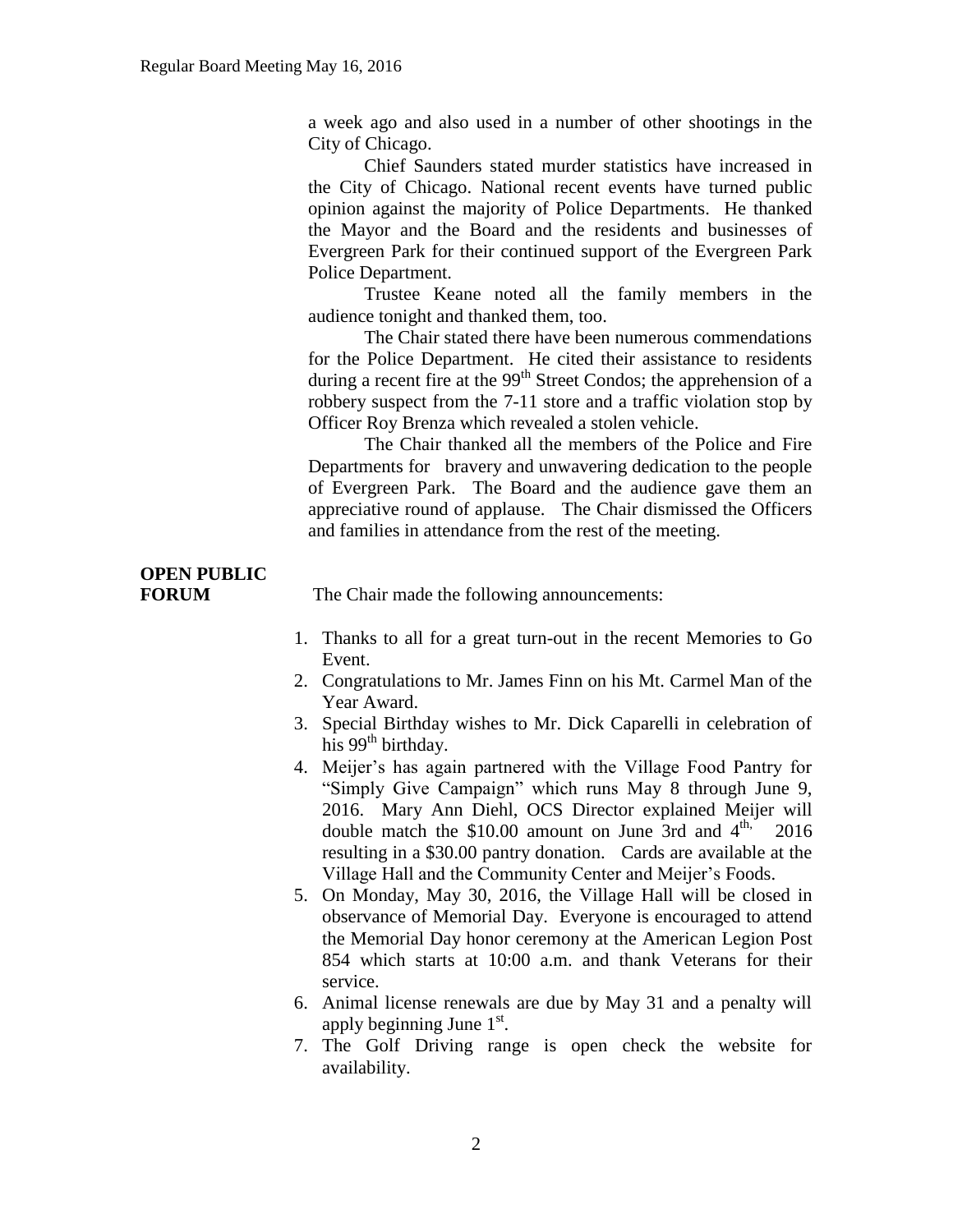- 8. Farmers market continues to every Thursday from 7:00 a.m. to 1:00 p.m.
- 9. The  $9<sup>th</sup>$  Annual Evergreen Park Kid's Health Fair will be held on Wednesday, May 18, 2016 from 3:30 to 6:30 p.m. at the Evergreen Park Fire Department – 9000 South Kedzie.
- 10. Candlelight Theatre with the Recreation Department and Glenn Pniewski as production coordinator presents the musical, Doctor Doolittle. This is a stage musical based on the 1967 movie. Performances are Friday June 3, at 8:00 p.m. Saturday June 4, at 7:00 p.m. and Sunday, June 5 at 3:00 P.m. at the Evergreen Park Senior Center. Tickets are available at the HB Maher Community Center.
- 11. A summer concert, sponsored by the First National Bank of Evergreen Park, Sunday, June 5, 2016 at Klein Park,  $97<sup>th</sup>$  & Homan from 6:00 p.m. to 8:00 p.m. featuring the Encore Concert Band. Over 60 local gifted performers will provide a wide variety of music from the classics to Broadway hits.
- 12. Senior Health Fair at the EPFD on June 15, 2016.
- 13. Movies in the park on Friday at Circle Park, "Sandlot" sponsored by the Stallions.
- 14. Evergreen Park's Annual 5K Run / Walk is scheduled for Saturday, June 25, 2016 at Klein Park. Registration is at 7:30 a.m. and the event begins at 8:30 a.m.
- 15. The 28th Annual Day in the Park will be held on Saturday, June 25th, 2016 from 11:30 a.m. to 9:00 p.m. at the Community Center.
- 16. The 48<sup>th</sup> Annual Independence Day Parade is scheduled for Thursday, July 1, 2016 at 6:30 p.m. with fireworks to follow at dusk in Duffy Park –  $92<sup>nd</sup>$  & Millard. The rain date for fireworks is Sunday, July 3, 2016.
- 17. Demolition of vacant buildings on the Sisters of Mercy property begins May 23, 2016.
- 18. Binny's Beverages will hold a cigar tent event on May 23-24, 2016.
- 19. The Chair encouraged everyone to take a Village pamphlet for precautions against the West Nile and Zika Virus. Information is also available on the Village website.

## **OPEN PUBLIC**

**AUDIENCE** Mr. Robert "Bob Israel" Baker Israel, 8700 block of Washtenaw stated Carson's is being difficult in regards to minority contractors. The Chair responded he visits the project and Mr. McFerrin, the diversity construction coordinator on a regular basis. Mr. McFerrin's records indicate 50% of the workers are minority contractors on the larger project. The Chair stated he will work with Carson's on this issue.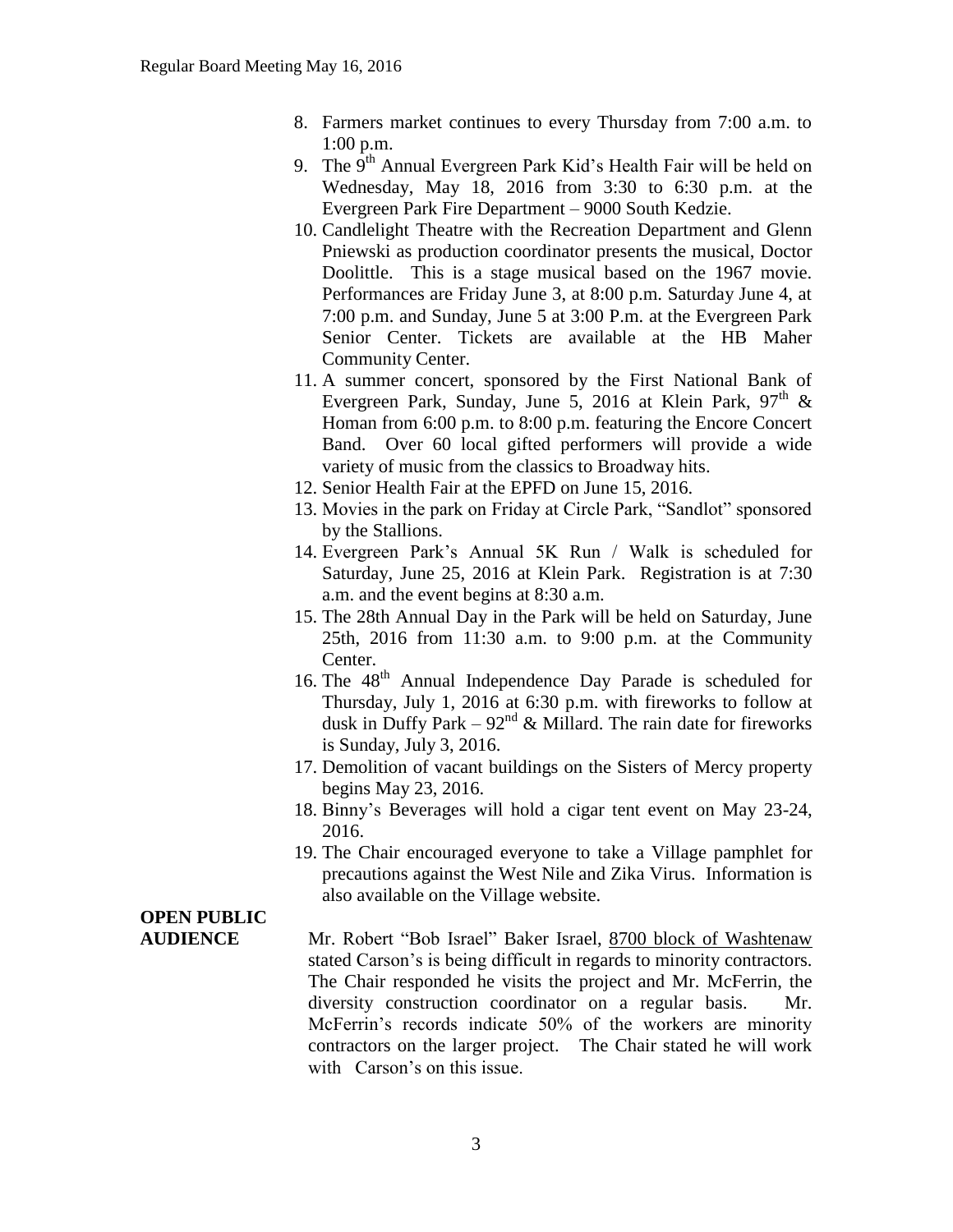## **REGULAR**

**AGENDA** Motion by Trustee Phelan second by Trustee Kyle to waive the reading of the minutes of the May 2, 2016 Regular Board Meeting of the President and Board of Trustees as presented and passed by unanimous voice vote and so ordered by the Chair.

## **RESOLUTION**

**NO. 14-2016** Motion by Trustee McKeown second by Trustee McQuillan to approve Resolution NO. 14-2016 with expenditures of the General Corporate Fund of \$ 247,193.62 and the Sewer and Water Fund in the amount of  $$ 170,128.44$  and the 95<sup>th</sup> Street TIF Fund,  $$ 429.05$ and the Capital Improvement Fund, \$ 30,114.80 and the Self Insurance Fund, \$ 30,989.98 and the Street Bond Fund \$ 33,270.00 for a total of \$ 512,125.89. Upon roll call, voting YES: Trustees Kyle, Marzullo, McQuillan, Keane, McKeown and Phelan; voting NO: NONE. The motion passed by unanimous voice vote and was so ordered by the Chair.

## **VILLAGE TREASURER'S**

**REPORT** Motion by Trustee Marzullo second by Trustee McKeown to approve the Village Treasurer's report for April 2016 for information and file in the amount of \$ 5,857,454.28 in the General Fund; \$ 3,653,869.44 in the Sewer and Water Fund. The motion passed by unanimous voice vote and was so ordered by the Chair.

#### **BUSINESS**

**CERTIFICATES** Motion by Trustee Marzullo second by Trustee Kyle to approve the license for Chevalier LLC, DBA/**THE CELLULAR CONNECTION VERIZON WIRELESS** to conduct business as a Verizon Wireless Retailer located at 2601 West 95<sup>th</sup> Street in Evergreen Park, Illinois. Upon roll call, voting YES: Trustees Marzullo, McQuillan, Keane, McKeown, Phelan and Kyle, voting NO: NONE. The motion was passed and so ordered by the Chair.

#### **PORTER CULLEN'S**

**REQUEST** Motion by Trustee Kyle second by Trustee McQuillan to approve (2) two of the (3) three items requested from Porter Cullen's located at  $3541$  W.  $99<sup>th</sup>$  Street. Item (1) - to serve breakfast at  $8:30$ a.m. on Saturday and Sunday and item (2) - to extend liquor license one hour from 11 p.m. to 12 p.m. on Thursdays. The third portion Item (3) is the request for outdoor bistro tables on the east side of the building. This will be discussed at a future meeting.

After a lengthy discussion involving parking, smoking regulations, safety of outdoor diners, and the construction of the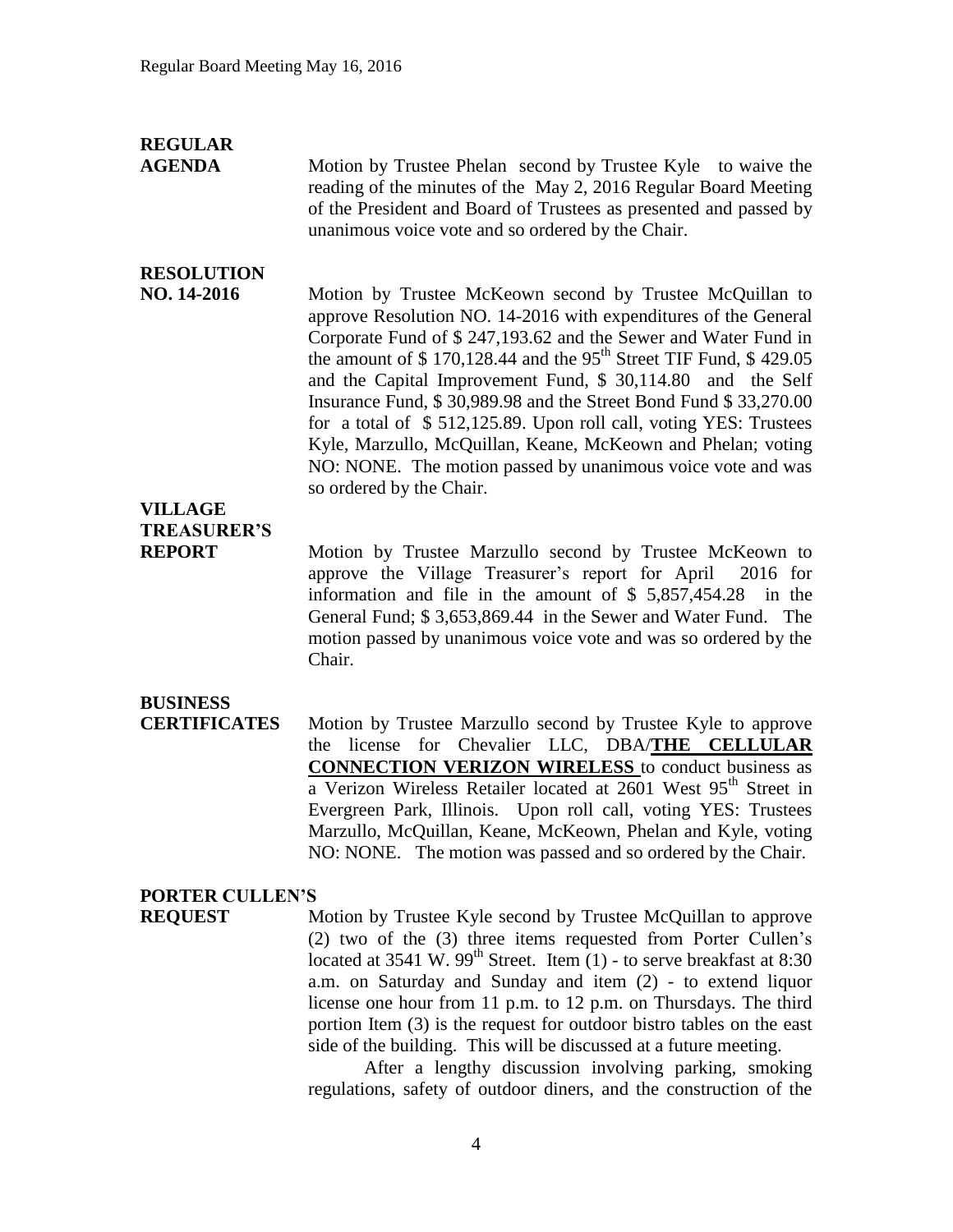box planters; it was decided approval of Item #3 (Bistro tables) is pending further discussion until plan approval by the Village. Trustee Marzullo stated all the other establishments requesting outdoor dining were required to submit detailed drawings.

The Chair directed the owner, Mr. McGrath to submit plans for the outdoor seating area to Building Commissioner Clohessy. He asked PW Director Lorenz and Trustee Phelan to assist in the review. Upon roll call, voting YES: Trustees McQuillan, Keane, McKeown, Phelan, Kyle and Marzullo, voting NO: NONE. The motion was passed and so ordered by the Chair.

#### *PROCLAMATIONS* **BICYCLE**

- **SAFETY WEEK** Motion by Trustee Phelan second by Trustee Kyle to approve the proclamation, *"Proclaiming the week of May 22-28, 2016 as Bicycle Safety Week in Evergreen Park."* The motion passed by unanimous voice vote and was so ordered by the Chair.
- **EMS WEEK** Motion by Trustee McKeown second by Trustee Marzullo to approve the proclamation, *"Proclaiming the week of May 15-21, 2016 as EMS Week in Evergreen Park."* The motion passed by unanimous voice vote and was so ordered by the Chair.

#### **PD REQUEST**

**SELL MOBILE**

**COMMAND POST** Motion by Trustee McQuillan second by Trustee Kyle to approve the request from Police Chief Saunders to sell the Police Department Mobile Command Post and trailer. Upon roll call, voting YES: Trustees McKeown, Phelan, Kyle, Marzullo, McQuillan and Keane; voting NO: NONE. The motion was passed and so ordered by the Chair.

#### **QUEEN OF MARTYRS**

WALK A THON Motion by Trustee Kyle second by Trustee Keane to approve the request from Queen of Martyrs for the annual Walk-A-Thon on Friday May 20, 2016 from 9-10:30 a.m. Upon roll call, voting YES: Trustees Phelan, Kyle, Marzullo, McQuillan, Keane and McKeown; voting NO: NONE. The motion was passed and so ordered by the Chair.

## **ENGINEER'S**

**REPORT** Engineer Klass was absent, no report. The Chair noted correspondence from IDOT for resurfacing projects Clifton and Homan Avenues; and Kedzie between  $87<sup>th</sup>$  &  $103<sup>rd</sup>$ . The Chair directed Mr. Lorenz to remind IDOT that Kedzie Avenue is cement not asphalt.

#### **ATTORNEY'S REPORT** Attorney Cainkar had no report.